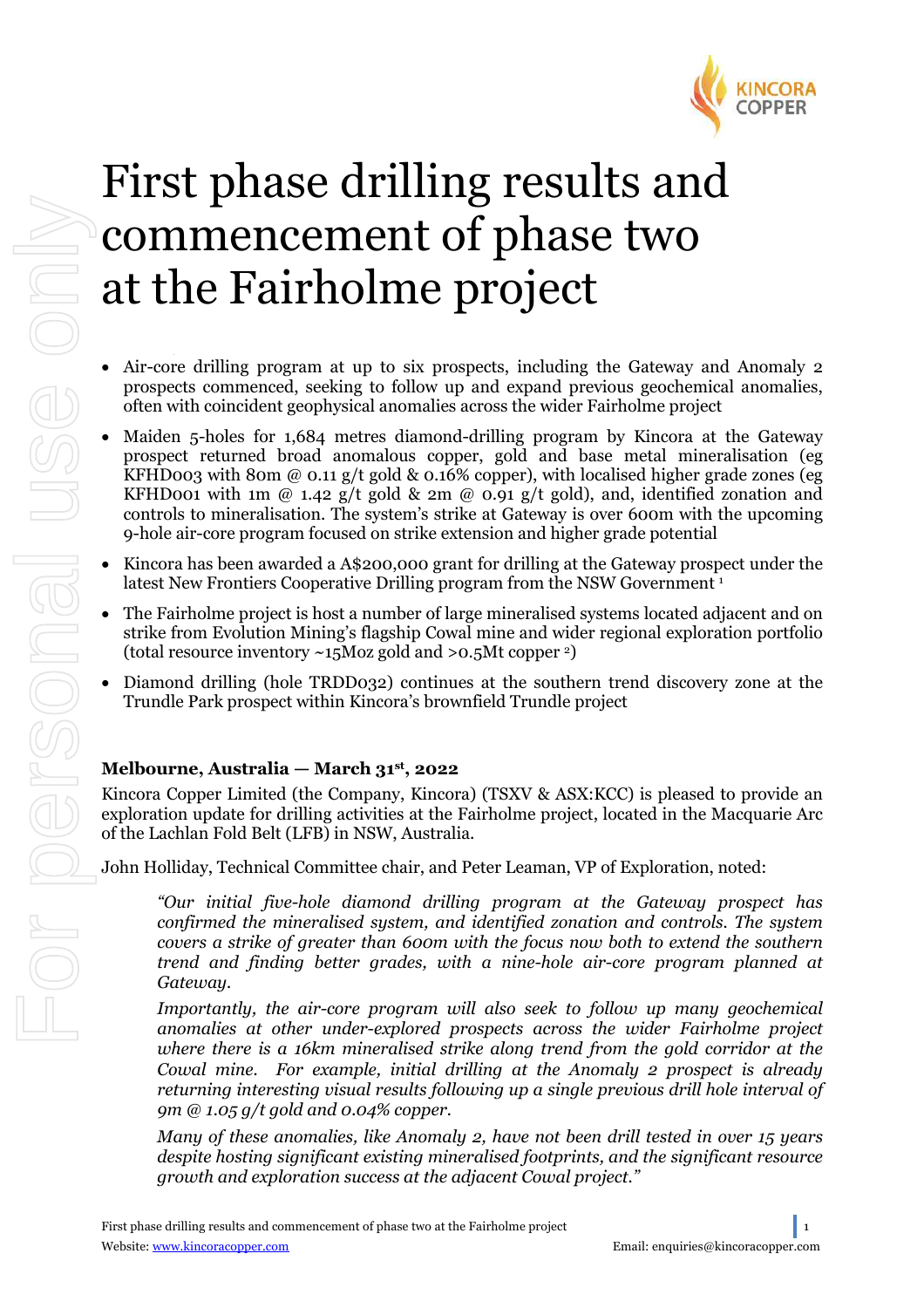

**Figure 1: A world-class geological setting for gold and copper-gold deposits** The Fairholme project has various similarities to the neighbouring wider Cowal gold-base metals systems



<sup>1</sup> For further details refer to the January 31st, 2022 press release *"Kincora awarded \$389,500 in drilling grants"*

<sup>2</sup> The gold corridor at Cowal host a 13.7Moz gold endowment and the Marsden porphyry deposit a further >0.5Mt copper and >1Moz gold resource endowment – source: bespoke Mar'20 request by Richard Schodde from MinEx Consulting for Kincora Copper. Endowment reported on a pre-mined resource basis.

2 source Evolution Mining Investor Webinar, September 2020. <sup>4</sup> source Evolution Mining BMO conference presentation, February 2022.

## **Fairholme project**

The Fairholme project is host to a number of advanced to early stage exploration prospects across a 16km north-south mineralised strike, with relatively limited effective previous drilling having identified multiple and large mineralised systems.

Kincora's initial focus with the completed maiden 5-hole diamond drill hole program, and recently commenced follow up air-core program, is the Gateway prospect located less than 15km along strike from the five epithermal, carbonate base-metal deposits that comprise the Cowal mine (targeted endowment 15Moz gold3).

Kincora's diamond drilling is the first program at Fairholme since Evolution Mining acquired the Cowal project in 2015 and grown the resource inventory from 3.4Moz gold to 9.6Moz (net of 1.6Moz mine depletion4). The recently commenced Kincora air-core program is the first to follow up various shallow geochemical anomalies since 1997.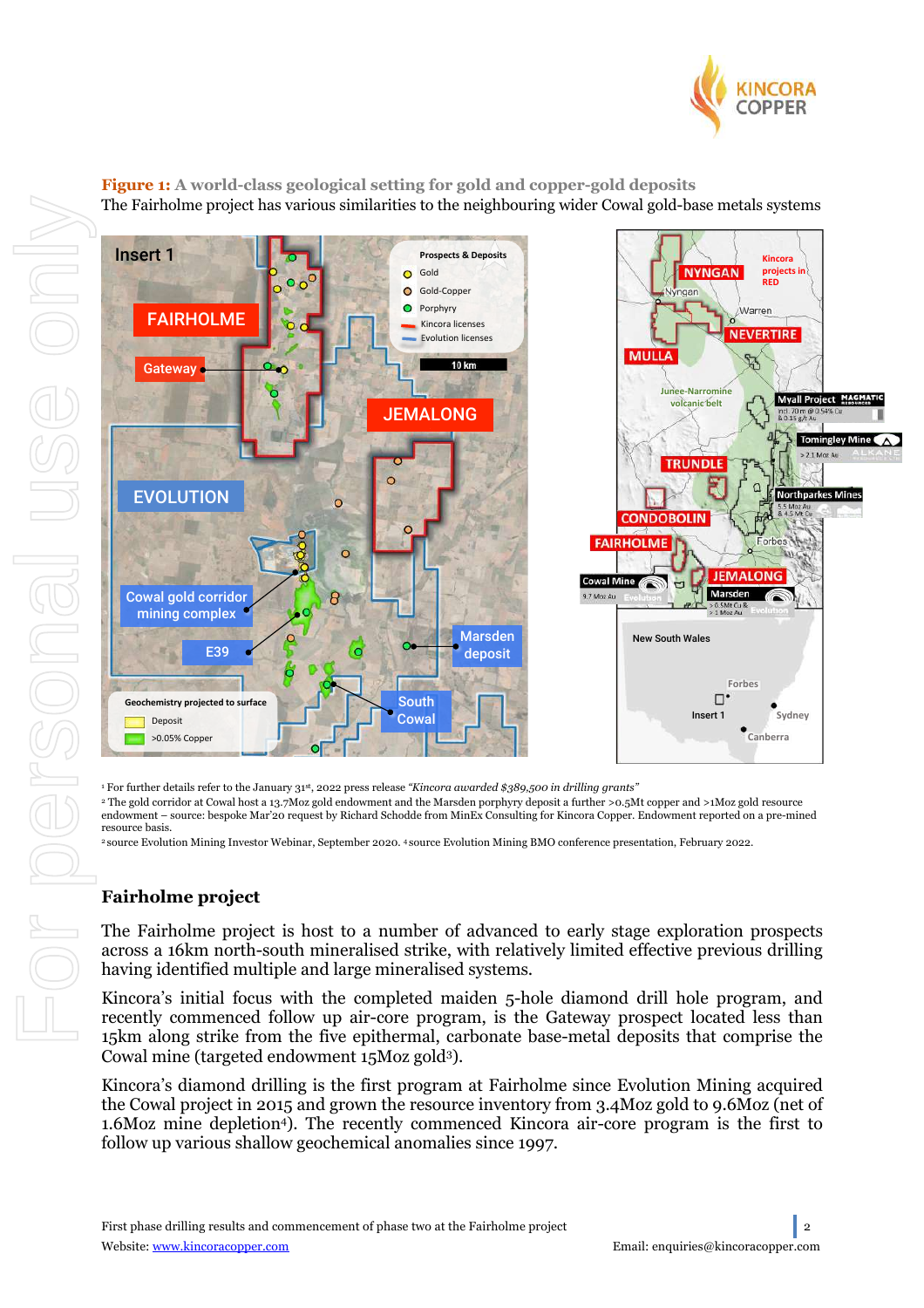

Evolution is also undertaking regional exploration outside of the Cowal mine stating its wider portfolio is a world-class geologic setting for gold and copper-gold deposits with a number of large mineralised system footprints on key structures. Kincora's Fairholme project has various geological similarities to the wider Cowal mineral systems and mine.

The first phase, five-hole diamond program by Kincora at the Gateway prospect has identified zonation and controls to mineralisation, with the prospects system covering over 600m in strike. A second phase and follow up drilling program, air-core, will seek to both extend the southern mineralised trend and strike, and test for higher-grades.

Kincora has been awarded a A\$200,000 project drilling grant for the diamond and air-core drilling programs at the Gateway prospect under the latest New Frontiers Cooperative Drilling program from the NSW Government<sup>1</sup>. The grant follows a competitive expert panel review process, monies are non-dilutionary and fund direct per meter drilling costs on a matched dollar-for-dollar basis.

## **Figure 2: Multiple big mineralised system footprints with relatively limited follow up of previous shallow geochemical anomalies at a number of prospects**

A four-hole air-core program has commenced at Anomaly 2 before moving to complete up to 9-holes at Gateway. Other permitted and proposed air-core drill prospects listed on right hand side image.



## **Diamond core drilling program**

Kincora's maiden drilling program at Gateway followed up along a previously identified NNW structural trend with multiple shallows to moderate depth, broad width and high-grade goldcopper intervals from previous drilling (Figures 2 & 3).

Five-holes for 1,684 metres, namely KHFD001 to KFHD005 (Figure 3) has returned broad anomalous copper, gold and base metal mineralisation, with localised higher-grade zones. The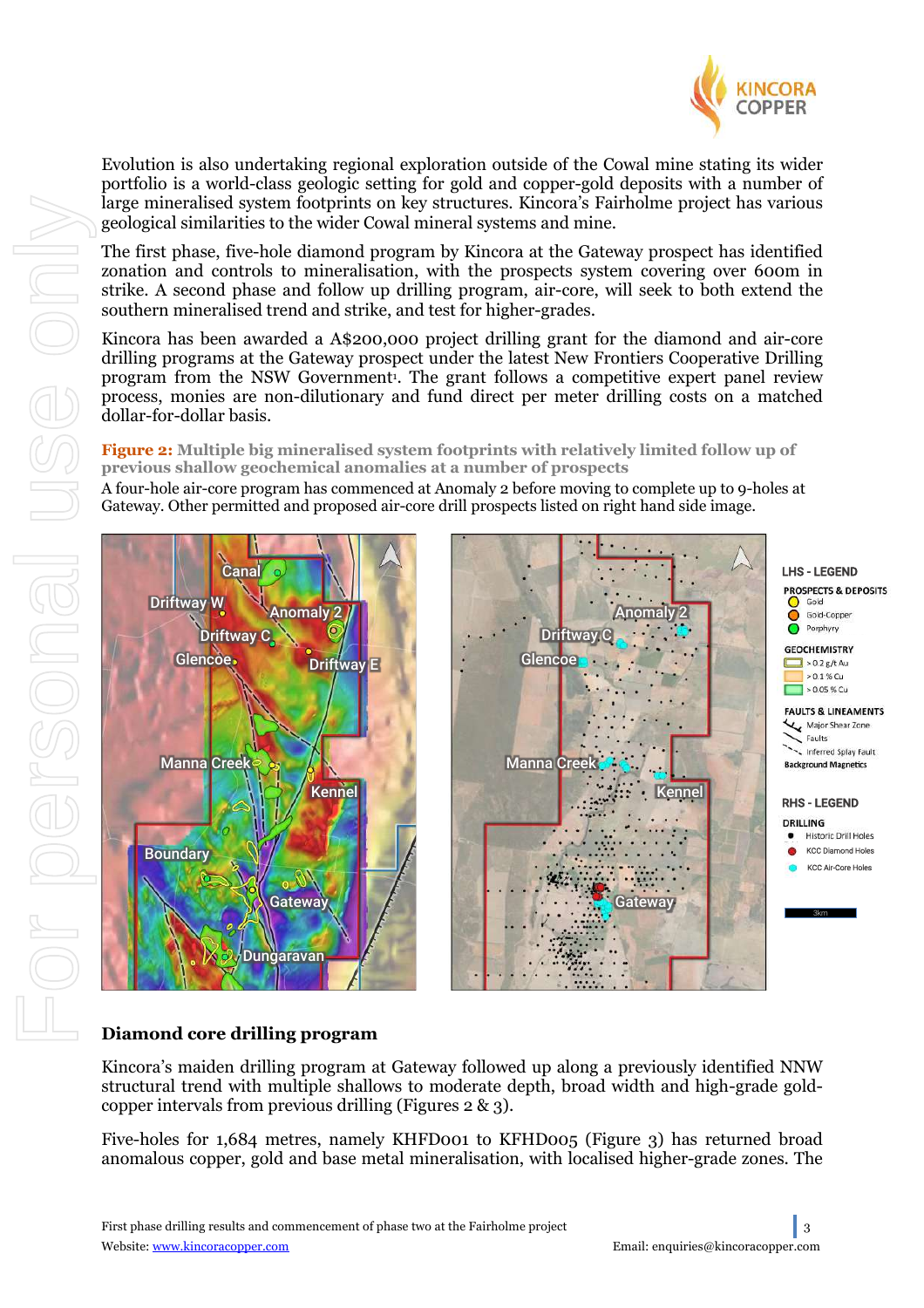

mineral system at Gateway covers a strike of over 600m, 140m wide and remains open along strike and at depth (Figure 2).

The program has identified zonation along the NNW-SSE trending structural corridor, with predominantly gold along the west side, copper-gold in the central zone and gold-zinc towards the east (Figure 3). The central zone appears to be favourable for gold-copper and remains open for further testing towards the SSE and NNW (Figure 3).

The highest gold grades in the Kincora holes were observed in KFHD001 with: 1m  $\omega$  1.42 g/t gold and 0.03% copper from 47 m downhole (in saprolite) and 2m  $\omega$  0.91 g/t gold and 0.07% copper from 292m down hole (foliated volcaniclastic sandstone). Anomalous copper grades were observed to occur close by to diorite intrusions, but hosted mainly by foliated andesite dominant volcaniclastic siltstones and sandstones, with some intervals observed with quartz veins containing pyrite and minor blebs of chalcopyrite.

Notable gold and copper intervals include: KFHD002 with 6m  $\omega$  0.15 g/t gold and 0.32% copper from 196m downhole, and  $2m \omega$  0.20 g/t gold and 0.43% copper from 196m downhole (in foliated volcaniclastic siltstones), and KFHD005 with  $28m \omega$  0.11 g/t gold and 0.14% copper from 470m, including: 2m @ 0.18 g/t gold and 0.34% copper from 472m, and; 4m @ 0.26 g/t gold and 0.20% copper from 488m downhole (Figure 3). Full significant intervals are available in Tables 2-6.

**Figure 3: Gateway diamond and air-core programs are looking to confirm and expand a large mineralised corridor and better understanding the controls of the mineral system**

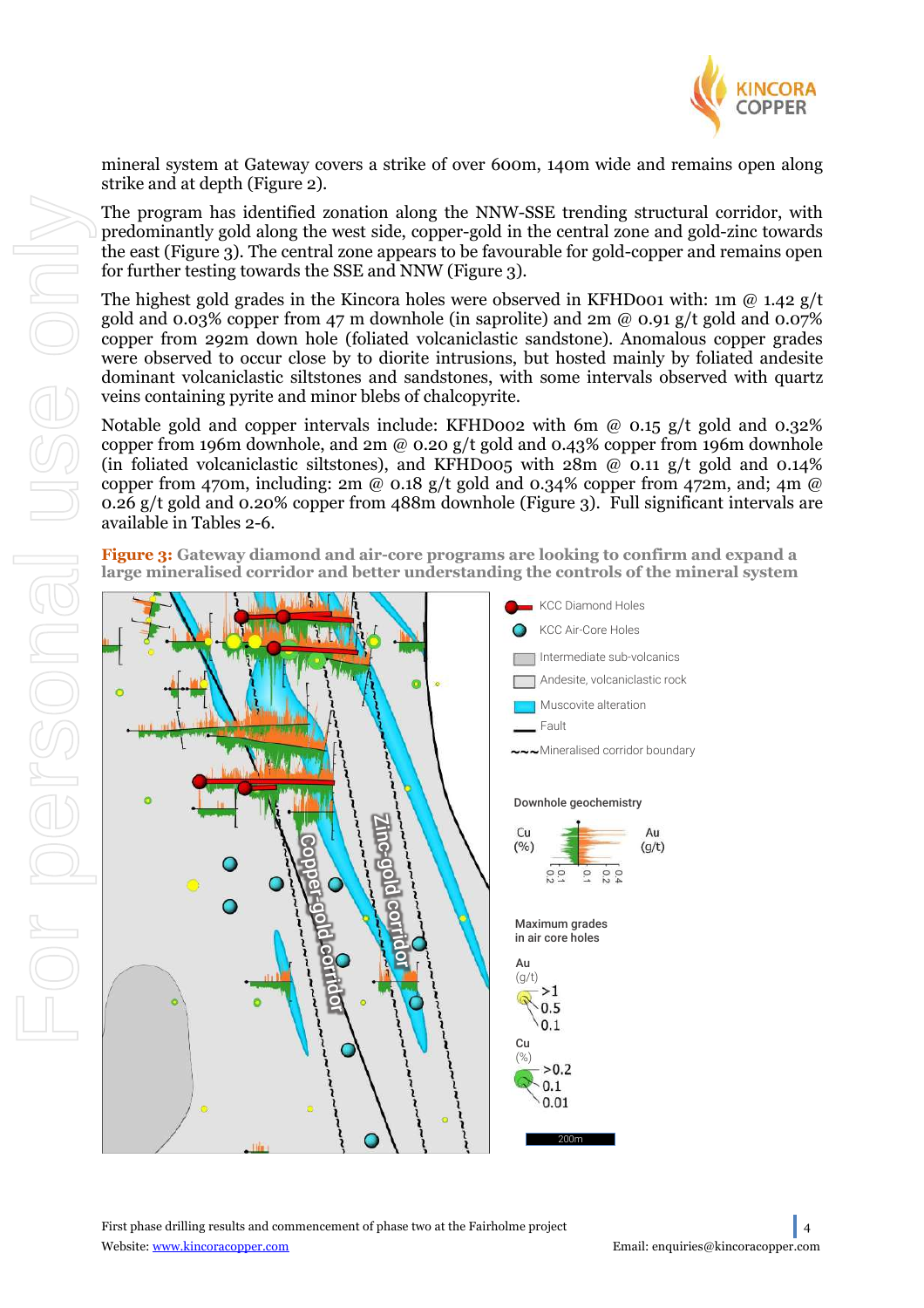

## **Air-core drilling commenced**

An air-core drilling program at up to six prospects at the Fairholme project has commenced. The program is following up and seeking to expand previous geochemical anomalies, often with coincident geophysical anomalies, at the Anomaly 2, Gateway, Driftway C, Glencoe, Manna Creek and Kennel prospects within the Fairholme project.

While there has previously been 552 air-core holes for 46,099 metres drilled at the Fairholme project, there are a number of very attractive single or multiple point geochemistry anomalies not followed up – for example at the Anomaly 2 prospect where previous drilling returned 9m  $\omega$  1.05g/t gold and 0.04% copper from 75m depth (Figure 2).

Kincora's air-core program is the first since 1997 at many of these target areas (last air-core drilling by Newcrest Mining) and drilling is initially taking place at the Anomaly 2 prospect. Initial visual results of drill hole three of the program (FHAC003), see Figure 5, are already providing encouragement.

Following on from the testing of Anomaly 2, a 9-hole program at the Gateway prospect is seeking to expand the mineralising strike towards the south (and towards the gold corridor at the Cowal mine) and test for higher-grade potential, benefiting from the first phase, 5-hole diamond program completed in 2021. Depending on ground conditions and access, permits and plans are approved for up to 28-holes at the prospects outlined in Figure 2.

The ongoing program is analogous to the original Geopeko reconnaissance RAB drilling to bedrock program over targets, largely selected on the basis of geophysical data and insufficiently followed up geochemical data. This program ultimately led to the discovery of the Cowal gold-base metal deposits.

**Figure 4: Air-core drilling is underway initially at the Anomaly 2 prospect, for the first time following up 9m @ 1.05g/t gold and 0.04% copper**

End of hole at FHAC003: refusal at 151m in quartz-diorite with carbonate-epidote veins, FeOx veinlets and epidote alteration



First phase drilling results and commencement of phase two at the Fairholme project 5 Website: www.kincoracopper.com enterprise of the enterprise of the Email: enquiries@kincoracopper.com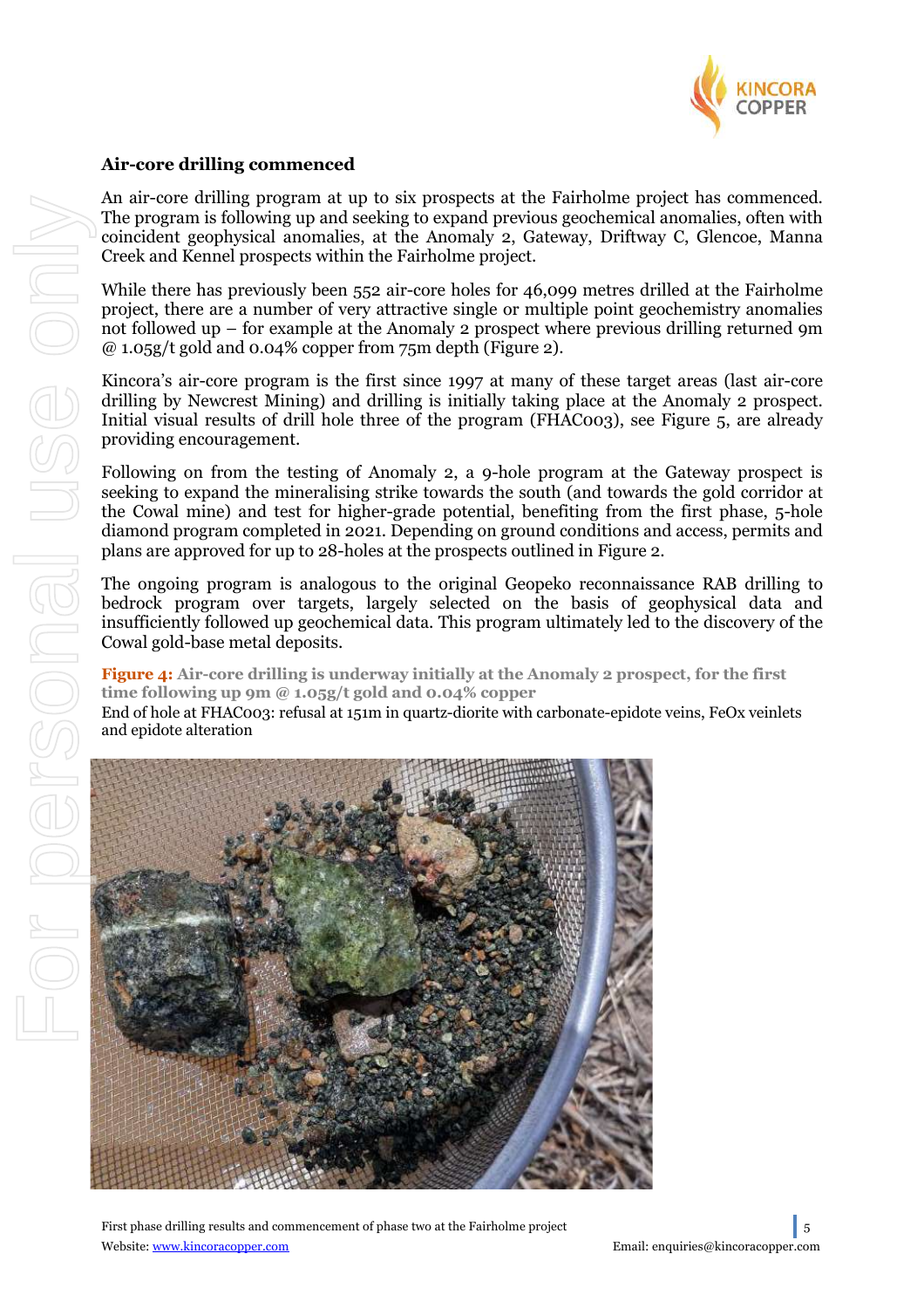

## **Table 1: Fairholme project, Gateway prospect - Collar Information**

| <b>Target</b>  | Hole#   | Length $(m)$ | Dip $(°)$ Azimuth $(°)$ |    |     |        | RL Easting (MGA) Northing (MGA) Core recovery |        |
|----------------|---------|--------------|-------------------------|----|-----|--------|-----------------------------------------------|--------|
| Gateway        | KFHD001 | 352          | 60                      | 90 | 207 | 535778 | 6299769                                       | 94.70% |
| Gateway        | KFHD002 | 382          | 60                      | 90 | 208 | 535701 | 6299843                                       | 95.15% |
| Gateway        | KFHD003 | 301          | 60                      | 90 | 208 | 535800 | 6299843                                       | 94.49% |
| Gateway        | KFHD004 | 141          | 60                      | 90 | 205 | 535709 | 6299440                                       | 87.97% |
| Gateway        | KFHD005 | 508          | 55                      | 90 | 209 | 535603 | 6299455                                       | 90.61% |
| Metres drilled |         | 1.684        |                         |    |     |        |                                               |        |

## **Table 2: Fairholme project, Gateway prospect: KFHD001 - Summary of significant intervals**

| Hole ID   | From $(m)$ | To $(m)$ | Interval (m) | Au $(g/t)$ | Cu (%) |       | Mo (ppm) Dilution (%) |
|-----------|------------|----------|--------------|------------|--------|-------|-----------------------|
| KFHD001   | 27.0       | 28.0     | 1.0          | 0.12       | 0.04   | 50.00 | 0%                    |
| and       | 41.0       | 42.0     | 1.0          | 0.18       | 0.02   | 16.00 | 0%                    |
| and       | 47.0       | 48.0     | 1.0          | 1.42       | 0.03   | 14.00 | 0%                    |
| and       | 55.0       | 56.0     | 1.0          | 0.29       | 0.04   | 3.00  | 0%                    |
| and       | 61.0       | 63.0     | 2.0          | 0.02       | 0.06   | 7.00  | 0%                    |
| and       | 67.0       | 69.0     | 2.0          | 0.25       | 0.03   | 4.00  | 0%                    |
| and       | 97.0       | 110.0    | 13.0         | 0.04       | 0.08   | 15.82 | 15%                   |
| and       | 118.0      | 166.0    | 48.0         | 0.07       | 0.10   | 5.96  | 25%                   |
| including | 118.0      | 138.0    | 20.0         | 0.10       | 0.16   | 9.00  | 0%                    |
| incl.     | 118.0      | 126.0    | 8.0          | 0.14       | 0.25   | 10.25 | 0%                    |
| including | 150.0      | 154.0    | 4.0          | 0.11       | 0.12   | 3.00  | 0%                    |
| and       | 172.0      | 174.0    | 2.0          | 0.02       | 0.06   | 13.00 | 0%                    |
| and       | 242.0      | 244.0    | 2.0          | 0.17       | 0.02   | 2.00  | 0%                    |
| and       | 292.0      | 294.0    | 2.0          | 0.91       | 0.07   | 1.00  | 0%                    |

Porphyry gold and copper intercepts are calculated using a lower cut of 0.10g/t and/or 0.05% respectively. Internal dilution is below cut off

| Hole ID   | From $(m)$ | To $(m)$ | Interval (m) | Au $(g/t)$ | Cu (%) |       | Mo (ppm) Dilution (%) |
|-----------|------------|----------|--------------|------------|--------|-------|-----------------------|
| KFHD002   | 48.0       | 88.5     | 40.5         | *<br>0.02  | 0.13   | 5.00  | 6%                    |
| including | 67.9       | 77.9     | 10.1         | 0.02       | 0.21   | 3.83  | 0%                    |
| and       | 108.0      | 110.0    | 2.0          | 0.03       | 0.06   | 4.00  | 0%                    |
| and       | 126.0      | 132.0    | 6.0          | 0.05       | 0.05   | 4.33  | 33%                   |
| and       | 178.0      | 212.0    | 34.0         | 0.08       | 0.13   | 9.29  | 12%                   |
| includina | 196.0      | 202.0    | 6.0          | 0.15       | 0.32   | 13.33 | 0%                    |
| incl.     | 196.0      | 198.0    | 2.0          | 0.20       | 0.43   | 8.00  | 0%                    |
| and       | 224.0      | 226.0    | 2.0          | 0.04       | 0.05   | 9.00  | 0%                    |
| and       | 240.0      | 242.0    | 2.0          | 0.11       | 0.05   | 23.00 | 0%                    |
| and       | 332.0      | 336.0    | 4.0          | 0.19       | 0.02   | 3.00  | 0%                    |
| includina | 334.0      | 336.0    | 2.0          | 0.24       | 0.03   | 3.00  | 0%                    |
| and       | 342.0      | 348.0    | 6.0          | 0.10       | 0.07   | 8.67  | 0%                    |

## **Table 3: Fairholme project, Gateway prospect: KFHD002 - Summary of significant intervals**

Porphyry gold and copper intercepts are calculated using a lower cut of 0.10g/t and/or 0.05% respectively. Internal dilution is below cut off; and, \* Dilutions related with Core loss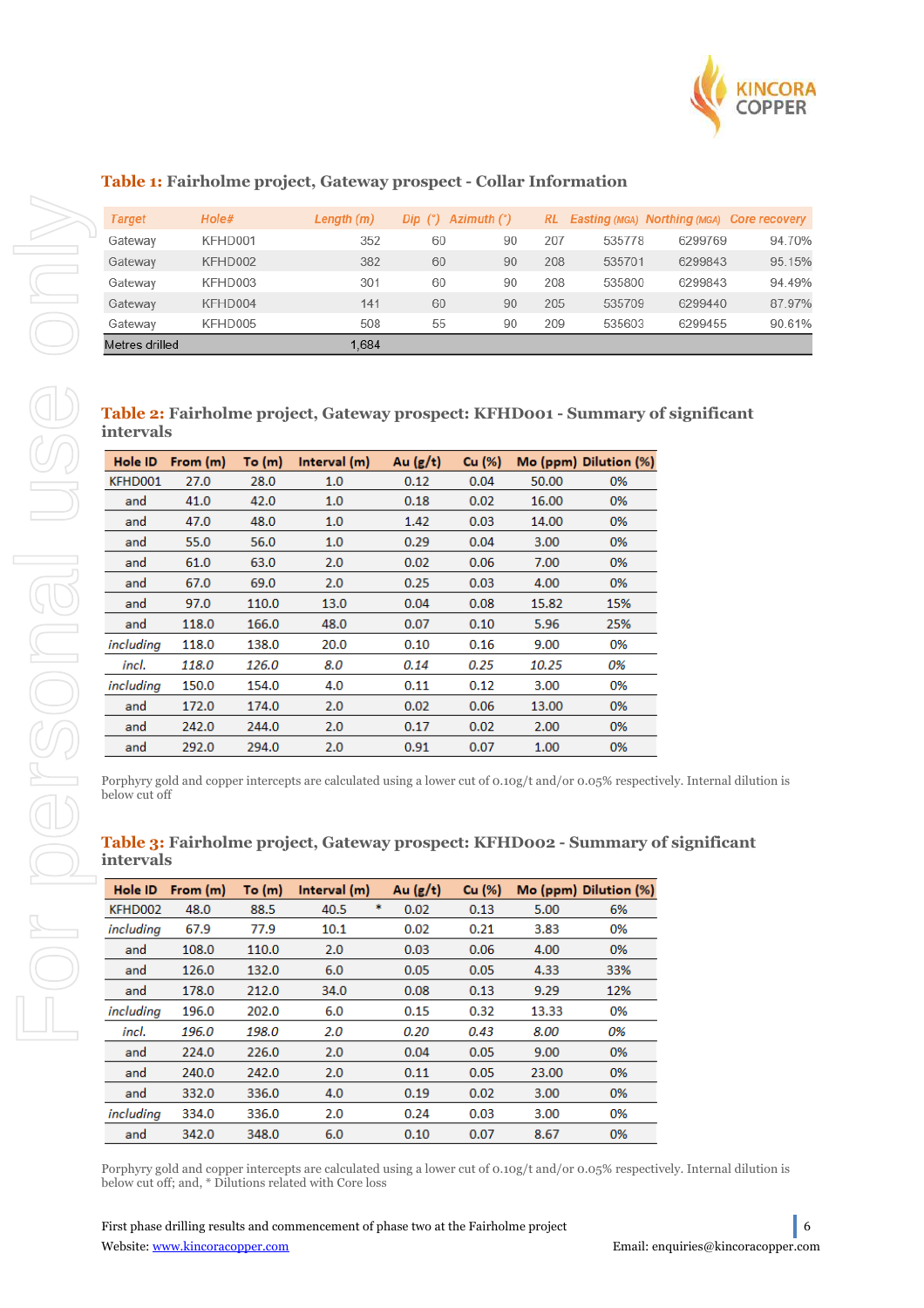

| Hole ID   | From $(m)$ | To $(m)$ | Interval (m) |   | Au $(g/t)$ | Cu (%) |       | Mo (ppm) Dilution (%) |
|-----------|------------|----------|--------------|---|------------|--------|-------|-----------------------|
| KFHD003   | 42.0       | 122.0    | 80.0         | * | 0.11       | 0.16   | 5.96  | 4%                    |
| including | 46.0       | 48.0     | 2.0          |   | 0.12       | 0.07   | 9.00  | 0%                    |
| includina | 68.0       | 86.0     | 18.0         | * | 0.17       | 0.27   | 3.06  | 2%                    |
| incl.     | 72.0       | 76.0     | 4.0          |   | 0.05       | 0.36   | 2.50  | 0%                    |
| incl.     | 78.0       | 84.0     | 6.0          |   | 0.48       | 0.25   | 3.33  | 0%                    |
| including | 91.8       | 110.0    | 18.2         |   | 0.15       | 0.16   | 4.42  | 0%                    |
| including | 114.0      | 118.0    | 4.0          |   | 0.19       | 0.21   | 17.50 | 0%                    |
| and       | 198.0      | 200.0    | 2.0          |   | 0.12       | 0.02   | 1.00  | 0%                    |
| and       | 252.0      | 254.0    | 2.0          |   | 0.13       | 0.01   | 1.00  | 0%                    |
| and       | 266.0      | 268.0    | 2.0          |   | 0.15       | 0.01   | 12.00 | 0%                    |
| and       | 278.0      | 280.0    | 2.0          |   | 0.27       | 0.01   | 3.00  | 0%                    |

## **Table 4: Fairholme project, Gateway prospect: KFHD003 - Summary of significant intervals**

Porphyry gold and copper intercepts are calculated using a lower cut of 0.10g/t and/or 0.05% respectively. Internal dilution is below cut off; and, \* Dilutions related with Core loss

## **intervals**

| Hole ID   | From (m) | To (m) | Interval (m)                                                                                                                                                                       | Au $(g/t)$ | Cu (%) |       | Mo (ppm) Dilution (%) |
|-----------|----------|--------|------------------------------------------------------------------------------------------------------------------------------------------------------------------------------------|------------|--------|-------|-----------------------|
| KFHD004   | 116.5    | 118.0  | 1.6                                                                                                                                                                                | 0.15       | 0.01   | 3.00  | 0%                    |
| and       | 124.0    | 141.4  | 17.4                                                                                                                                                                               | *<br>0.12  | 0.20   | 25.16 | 2%                    |
| including | 124.0    | 127.5  | 3.5                                                                                                                                                                                | 0.07       | 0.16   | 12.39 | 0%                    |
| including | 127.9    | 141.4  | 13.5                                                                                                                                                                               | 0.14       | 0.22   | 29.19 | 0%                    |
| incl.     | 134.0    | 140.0  | 6.0                                                                                                                                                                                | 0.20       | 0.28   | 31.00 | 0%                    |
|           |          |        | Porphyry gold and copper intercepts are calculated using a lower cut of 0.10g/t and/or 0.05% respectively. Internal dilu<br>below cut off; and, * Dilutions related with Core loss |            |        |       |                       |
|           |          |        |                                                                                                                                                                                    |            |        |       |                       |
|           |          |        |                                                                                                                                                                                    |            |        |       |                       |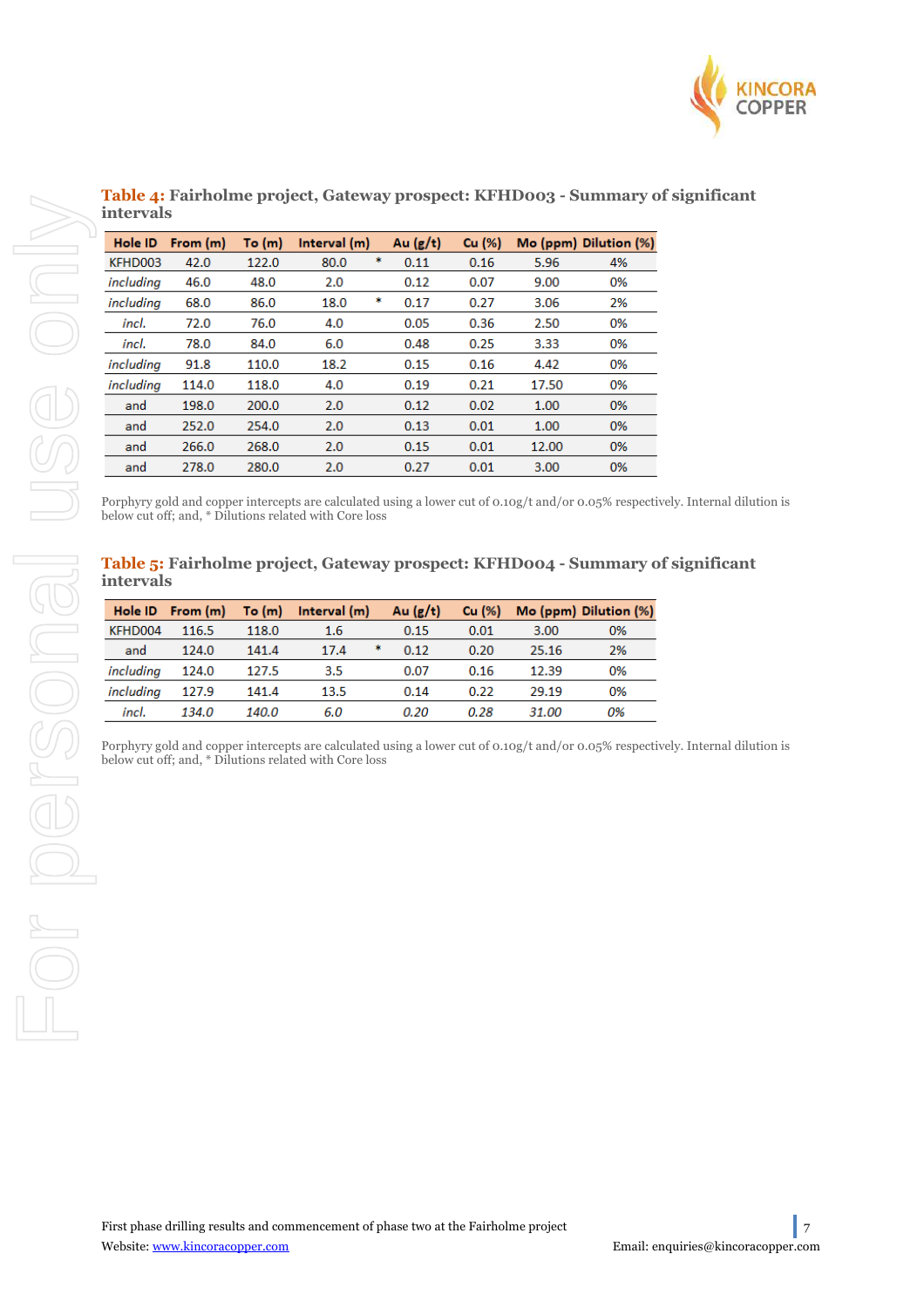

**Table 6: Fairholme project, Gateway prospect: KFHD005 - Summary of significant intervals** 

|           | Hole ID From (m) | To (m) | Interval (m) |    | Au $(g/t)$ | Cu (%) |       | Mo (ppm) Dilution (%) |
|-----------|------------------|--------|--------------|----|------------|--------|-------|-----------------------|
| KFHD005   | 93.0             | 98.0   | 5.0          |    | 0.11       | 0.02   | 1.17  | 0%                    |
| and       | 150.0            | 154.0  | 4.0          |    | 0.08       | 0.08   | 5.79  | 0%                    |
| and       | 178.0            | 180.6  | 2.6          | *  | 0.09       | 0.02   | 10.75 | 14%                   |
| and       | 224.0            | 230.0  | 6.0          |    | 0.25       | 0.06   | 2.44  | 0%                    |
| and       | 242.0            | 318.0  | 76.0         | *  | 0.09       | 0.11   | 12.08 | 20%                   |
| including | 242.0            | 252.0  | 10.0         | *  | 0.12       | 0.10   | 4.42  | 7%                    |
| including | 260.0            | 278.0  | 18.0         | \$ | 0.12       | 0.20   | 18.26 | 1%                    |
| including | 282.0            | 290.0  | 8.0          |    | 0.14       | 0.06   | 9.45  | 0%                    |
| including | 292.0            | 306.0  | 14.0         |    | 0.08       | 0.10   | 18.70 | 0%                    |
| including | 314.0            | 318.0  | 4.0          |    | 0.11       | 0.11   | 8.46  | 0%                    |
| and       | 322.0            | 324.0  | 2.0          |    | 0.39       | 0.01   | 3.11  | 0%                    |
| and       | 330.0            | 332.0  | 2.0          |    | 0.11       | 0.04   | 11.70 | 0%                    |
| and       | 348.0            | 350.0  | 2.0          |    | 0.10       | 0.03   | 9.15  | 0%                    |
| and       | 382.0            | 384.0  | 2.0          |    | 0.07       | 0.10   | 1.60  | 0%                    |
| and       | 390.0            | 392.0  | 2.0          |    | 0.13       | 0.03   | 4.48  | 0%                    |
| and       | 404.0            | 418.0  | 14.0         |    | 0.09       | 0.10   | 3.99  | 0%                    |
| and       | 432.0            | 440.0  | 8.0          |    | 0.03       | 0.10   | 2.89  | 0%                    |
| and       | 470.0            | 498.0  | 28.0         |    | 0.11       | 0.14   | 6.12  | 14%                   |
| including | 470.0            | 484.0  | 14.0         |    | 0.11       | 0.16   | 8.21  | 0%                    |
| incl.     | 472.0            | 474.0  | 2.0          |    | 0.18       | 0.34   | 9.18  | 0%                    |
| including | 488.0            | 498.0  | 10.0         |    | 0.14       | 0.15   | 4.21  | 0%                    |
| incl.     | 488.0            | 492.0  | 4.0          |    | 0.26       | 0.20   | 3.63  | 0%                    |
| and       | 506.0            | 508.0  | 2.0          |    | 0.06       | 0.07   | 3.43  | 0%                    |

Porphyry gold and copper intercepts are calculated using a lower cut of 0.10g/t and/or 0.05% respectively. Internal dilution is below cut off; and, \* Dilutions related with Core loss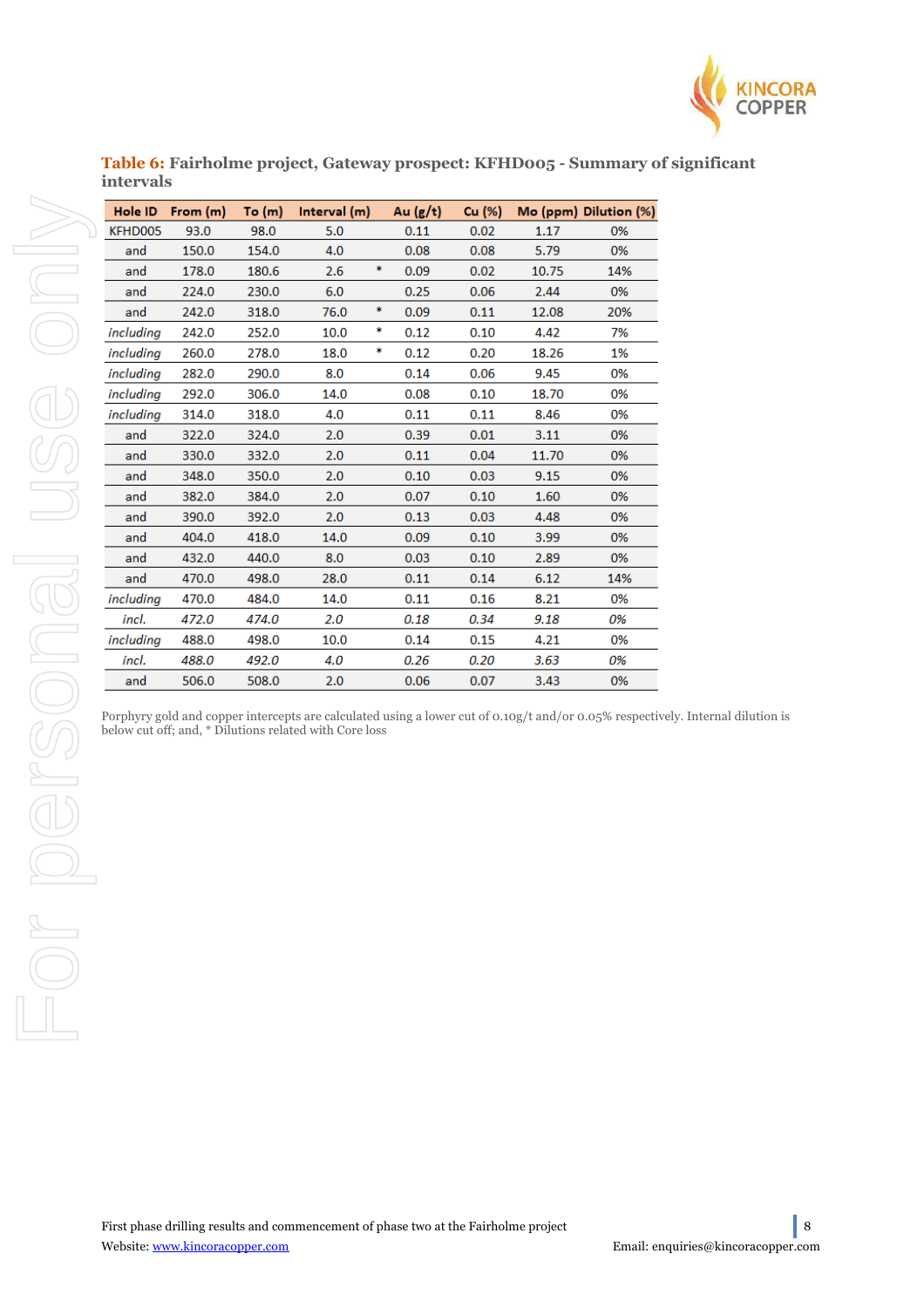

#### **Fairholme Project background**

The Fairholme Project is located in the southern sector of the Junee-Narromine Belt of the Macquarie Arc in the Cowal block with license contiguous to Evolution Mining's flagship Cowal mine and exploration license portfolio (including the Marsden porphyry deposit, which hosts a 0.56Mt copper and 1.1Moz gold resource).

The Cowal mine hosts a cluster of epithermal, quartz-carbonate-base metal-gold mineralisation deposits across a 7.5 x 2km northsouth oriented "gold corridor", located on the western edge of Lake Cowal. In 2015, Evolution Mining acquired the Cowal mine from Barrick and has since grown gold inventory from 3.4Moz to 9.6Moz (net of 1.7Moz mine depletion), with a target total endowment of 15Moz Au (noting total historical production of 4Moz gold).

The Fairholme Project includes two contiguous licenses covering a total of 169.2km<sup>2</sup> and was secured by Kincora in the March 2020 agreement with RareX Limited ("REE" on the ASX). Kincora is the operator, holds a 65% interest in the Fairholme Project and is the sole funder until a positive scoping study is delivered at which time a fund or dilute joint venture will be formed.

For further information on the Fairholme and Cowal Projects please refer to Kincora's website: https://kincoracopper.com/cowalproject/

#### **This announcement has been authorised for release by the Board of Kincora Copper Limited (ARBN 645 457 763)**

#### **For further information please contact:**

Sam Spring, President and Chief Executive Officer

sam.spring@kincoracopper.com or +61431 329 345

#### **For media enquiries:**

Media & Capital Partners Angela East at Angela.East@mcpartners.com.au

#### **Executive office**

400 – 837 West Hastings Street Vancouver, BC V6C 3N6, Canada Tel: 1.604.283.1722 Fax: 1.888.241.5996

| Subsidiary office Australia                           |
|-------------------------------------------------------|
| Vista Australia (formerly Leydin Freyer Corp Pty Ltd) |
| Level 4, 100 Albert Road                              |
| South Melbourne, Victoria 3205                        |

#### **Forward-Looking Statements**

Certain information regarding Kincora contained herein may constitute forward-looking statements within the meaning of applicable securities laws. Forward-looking statements may include estimates, plans, expectations, opinions, forecasts, projections, guidance or other statements that are not statements of fact. Although Kincora believes that the expectations reflected in such forward-looking statements are reasonable, it can give no assurance that such expectations will prove to have been correct. Kincora cautions that actual performance will be affected by a number of factors, most of which are beyond its control, and that future events and results may vary substantially from what Kincora currently foresees. Factors that could cause actual results to differ materially from those in forward-looking statements include market prices, exploitation and exploration results, continued availability of capital and financing and general economic, market or business conditions. The forward-looking statements are expressly qualified in their entirety by this cautionary statement. The information contained herein is stated as of the current date and is subject to change after that date. Kincora does not assume the obligation to revise or update these forward-looking statements, except as may be required under applicable securities laws.

**Neither the TSX Venture Exchange nor its Regulation Services Provider (as that term is defined in the policies of the TSX Venture Exchange) or the Australian Securities Exchange accepts responsibility for the adequacy or accuracy of this release.**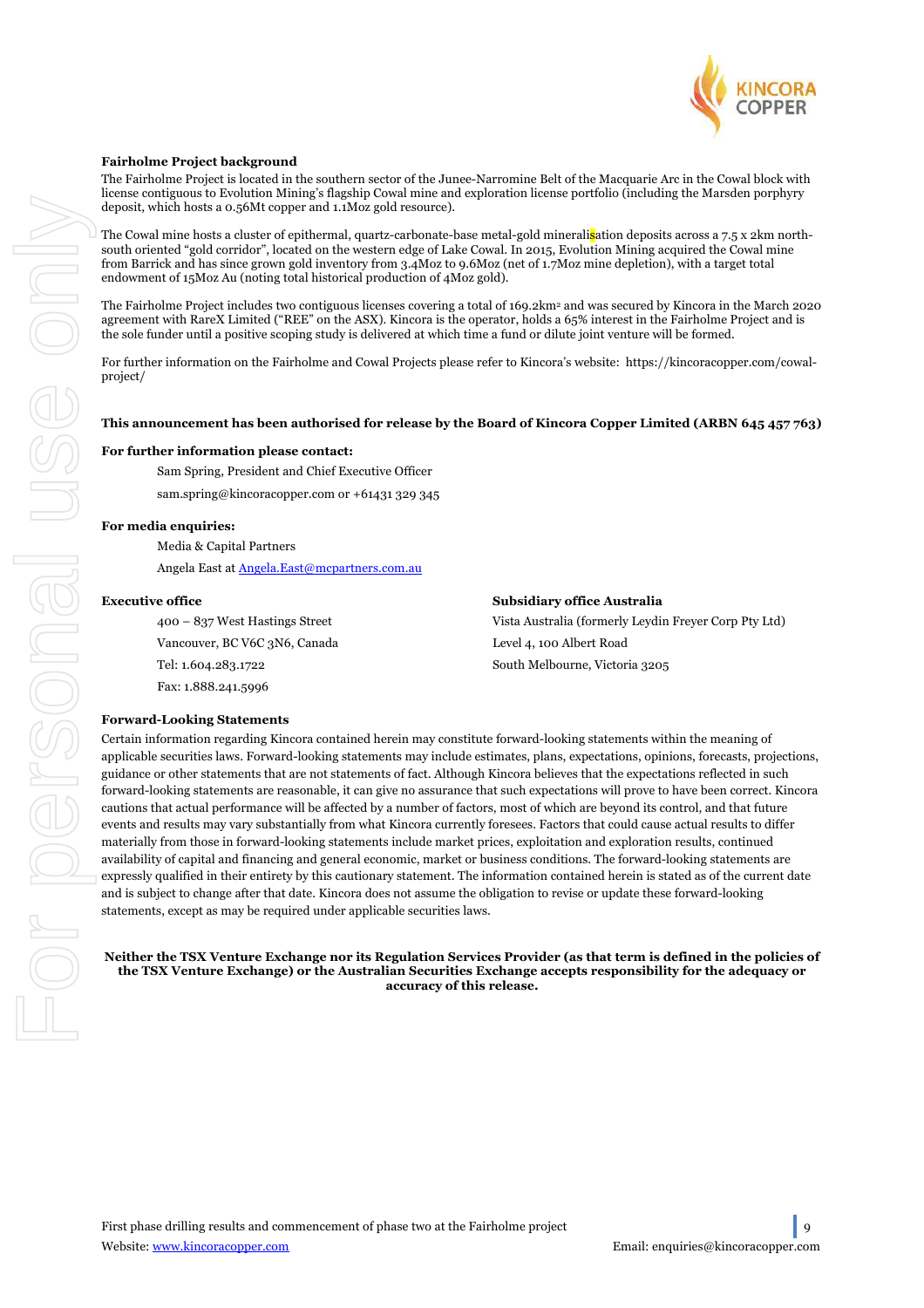

#### **Drilling, Assaying, Logging and QA/QC Procedures**

Sampling and QA/QC procedures are carried out by Kincora Copper Limited, and its contractors, using the Company's protocols as per industry best practise.

All samples have been assayed at ALS Minerals Laboratories, delivered to Orange, NSW, Australia. In addition to internal checks by ALS, the Company incorporates a QA/QC sample protocol utilizing prepared standards and blanks for 5% of all assayed samples. Diamond drilling was undertaken by DrillIt Consulting Pty Ltd, from Parkes, under the supervision of our field geologists. All drill core was logged to best industry standard by well-trained geologists and Kincora's drill core sampling protocol consisted a collection of samples over all of the logged core.

Sample interval selection was based on geological controls or mineralization or metre intervals, and/or guidance from the Technical Committee provided subsequent to daily drill and logging reports. Sample intervals are cut by the Company and delivered by the Company direct to ALS.

All reported assay results are performed by ALS and widths reported are drill core lengths. There is insufficient drilling data to date to demonstrate continuity of mineralised domains and determine the relationship between mineralization widths and intercept lengths.

True widths are not known at this stage.

Significant mineralised intervals for drilling at the Fairholme project are reported based upon following cut off grade criteria:

• Porphyry intrusion system gold and copper intercepts are calculated using a lower cut of 0.10g/t and 0.05% respectively. Significant mineralised intervals are reported with dilution on the basis of:

- Internal dilution is below the aforementioned respective cut off's; and,
- Dilutions related with core loss as flagged by a "\*".

The following assay techniques have been adopted for drilling at the Fairholme project:

- o Gold: Au-AA24 (Fire assay), reported.
- o Multiple elements: ME-ICP61 (4 acid digestion with ICP-AES analysis for 33 elements) and ME-MS61 (4 acid digestion with ICP-AES & ICP-MS analysis for 48 elements), the latter report for KFHD005.

#### **Qualified Person**

The scientific and technical information in this news release was prepared in accordance with the standards of the Canadian Institute of Mining, Metallurgy and Petroleum and National Instrument 43-101 – Standards of Disclosure for Mineral Projects ("NI 43-101") and was reviewed, verified and compiled by Kincora's geological staff under the supervision of Paul Cromie (BSc Hons. M.Sc. Economic Geology, PhD, member of the Australian Institute of Mining and Metallurgy and Society of Economic Geologists), Exploration Manager Australia, who is the Qualified Persons for the purpose of NI 43-101.

#### **JORC Competent Person Statement**

Information in this report that relates to Exploration Results, Mineral Resources or Ore Reserves has been reviewed and approved by Mr. Paul Cromie, a Qualified Person under the definition established by JORC and have sufficient experience which is relevant to the style of mineralization and type of deposit under consideration and to the activity being undertaking to qualify as a Competent Person as defined in the 2012 Edition of the 'Australasian Code for Reporting of Exploration Results, Mineral Resources and Ore Reserves'.

Paul Cromie (BSc Hons. M.Sc. Economic Geology, PhD, member of the Australian Institute of Mining and Metallurgy and Society of Economic Geologists), is Exploration Manager Australia for the Company.

Mr. Paul Cromie consents to the inclusion in this report of the matters based on his information in the form and context in which it appears.

The review and verification process for the information disclosed herein for the Trundle, Fairholme and Nyngan projects have included the receipt of all material exploration data, results and sampling procedures of previous operators and review of such information by Kincora's geological staff using standard verification procedures.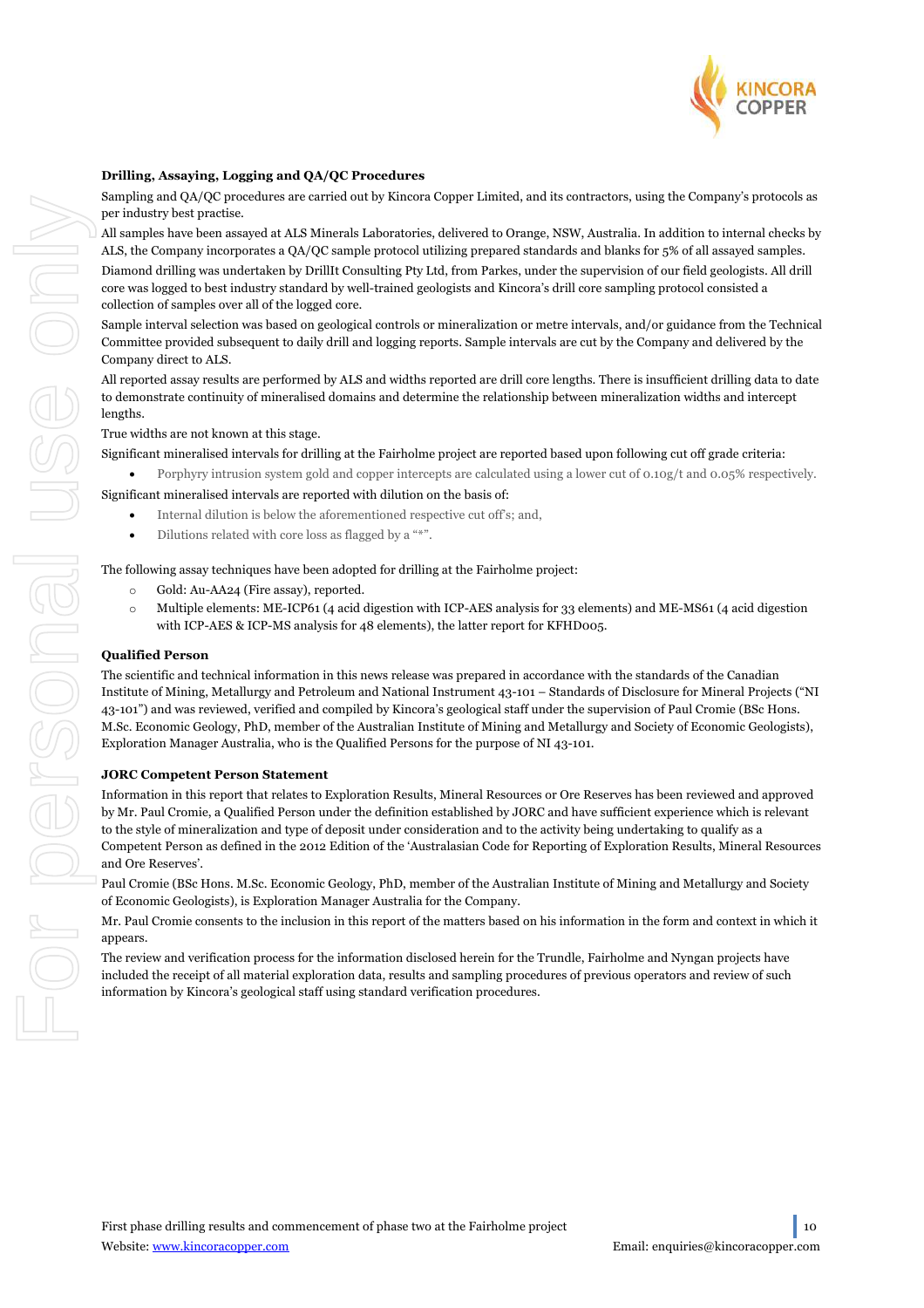

## **JORC TABLE 1**

## **Section 1 Sampling Techniques and Data**

(Criteria in this section apply to all succeeding sections).

| <b>Criteria</b>          | <b>JORC</b> Code explanation                                                                                                                                                                                                                                                                                                                                                                                                                                                                                                                                                                                                                                                                                                                                                                                                                                                                                                                                                                                                                                                                                                                                     | <b>Commentary</b>                                                                                                                                                                                                                                                                                                                                                                                                                                                                                                                                                                                                                                                                                                                                                                                                                                                                                                                                                                                                                                                                                                                                  |
|--------------------------|------------------------------------------------------------------------------------------------------------------------------------------------------------------------------------------------------------------------------------------------------------------------------------------------------------------------------------------------------------------------------------------------------------------------------------------------------------------------------------------------------------------------------------------------------------------------------------------------------------------------------------------------------------------------------------------------------------------------------------------------------------------------------------------------------------------------------------------------------------------------------------------------------------------------------------------------------------------------------------------------------------------------------------------------------------------------------------------------------------------------------------------------------------------|----------------------------------------------------------------------------------------------------------------------------------------------------------------------------------------------------------------------------------------------------------------------------------------------------------------------------------------------------------------------------------------------------------------------------------------------------------------------------------------------------------------------------------------------------------------------------------------------------------------------------------------------------------------------------------------------------------------------------------------------------------------------------------------------------------------------------------------------------------------------------------------------------------------------------------------------------------------------------------------------------------------------------------------------------------------------------------------------------------------------------------------------------|
| Sampling<br>techniques   | Nature and quality of sampling (e.g.<br>cut channels, random chips, or<br>specific specialised industry standard<br>measurement tools appropriate to the<br>minerals under investigation, such as<br>down hole gamma sondes, or<br>handheld XRF instruments, etc.).<br>These examples should not be taken as<br>limiting the broad meaning of<br>sampling.<br>Include reference to measures taken<br>٠<br>to ensure sample representivity and<br>the appropriate calibration of any<br>measurement tools or systems used.<br>Aspects of the determination of<br>mineralisation that are Material to<br>the Public Report.<br>In cases where 'industry standard'<br>$\bullet$<br>work has been done this would be<br>relatively simple (e.g. 'reverse<br>circulation drilling was used to obtain<br>1 m samples from which 3 kg was<br>pulverised to produce a 30 g charge<br>for fire assay'). In other cases more<br>explanation may be required, such as<br>where there is coarse gold that has<br>inherent sampling problems. Unusual<br>commodities or mineralisation types<br>(e.g. submarine nodules) may<br>warrant disclosure of detailed<br>information | Kincora Copper Limited is the operator of the<br>$\bullet$<br>Fairholme Project, with drilling using diamond<br>coring methods by DrillIt Consulting Pty Ltd, from<br>which sub-samples were taken over 2 m intervals<br>and pulverised to produce suitable aliquots for fire<br>assay and ICP-MS.<br>Diamond drilling was used to obtain orientated<br>$\bullet$<br>samples from the ground, which was then<br>structurally, geotechnically and geologically logged.<br>Sample interval selection was based on geological<br>$\bullet$<br>controls and mineralization.<br>Sampling was completed to industry standards with<br>$\bullet$<br>1/4 core for PQ and HQ diameter diamond sent to<br>the lab for each sample interval.<br>Samples were assayed via the following methods:<br>٠<br>- Gold: Au-AA24 (Fire assay)<br>- Multiple elements: ME-ICP61 (4 acid digestion<br>with ICP-AES analysis for 33 elements) and ME-<br>MS61 (4 acid digestion with ICP-AES & ICP-MS<br>analysis for 48 elements)<br>Historic sampling on other projects included soils,<br>$\bullet$<br>rock chips and drilling (aircore, PCD, RC and<br>diamond core). |
| Drilling<br>techniques   | Drill type (e.g. core, reverse<br>$\bullet$<br>circulation, open-hole hammer,<br>rotary air blast, auger, Bangka,<br>sonic, etc) and details (e.g. core<br>diameter, triple or standard tube,<br>depth of diamond tails, face-sampling<br>bit or other type, whether core is<br>oriented and if so, by what method,<br><i>etc.).</i>                                                                                                                                                                                                                                                                                                                                                                                                                                                                                                                                                                                                                                                                                                                                                                                                                             | Drilling by Kincora at Fairholme used diamond core<br>$\bullet$<br>drilling with PQ, and HQ diameter core depending<br>on drilling depth.<br>All Kincora core was oriented using a Reflex ACE<br>$\bullet$<br>electronic tool.<br>Historic drilling on Kincora projects used a variety<br>$\bullet$<br>of methods including aircore, polycrystalline<br>diamond, reverse circulation, and diamond core.<br>Methods are clearly stated in the body of the<br>previous reports with any historic exploration<br>results.                                                                                                                                                                                                                                                                                                                                                                                                                                                                                                                                                                                                                             |
| Drill sample<br>recovery | Method of recording and assessing<br>core and chip sample recoveries and<br>results assessed.<br>Measures taken to maximise sample<br>recovery and ensure representative<br>nature of the samples.<br>Whether a relationship exists between<br>sample recovery and grade and<br>whether sample bias may have<br>occurred due to preferential loss/gain<br>of fine/coarse material.                                                                                                                                                                                                                                                                                                                                                                                                                                                                                                                                                                                                                                                                                                                                                                               | Drill Core recovery was logged.<br>$\bullet$<br>Diamond drill core recoveries are contained in the<br>$\bullet$<br>body of the announcement.<br>Core recoveries were recorded by measuring the<br>$\bullet$<br>total length of recovered core expressed as a<br>proportion of the drilled run length.<br>Core recoveries for most of Kincora's drilling were<br>$\bullet$<br>in average over 93.6%<br>Poor recovery zones are generally associated with<br>thick cover zones and the upper oxidised parts of<br>drill holes.<br>There is no relationship between core recoveries<br>$\bullet$<br>and grades.                                                                                                                                                                                                                                                                                                                                                                                                                                                                                                                                       |
| Logging                  | Whether core and chip samples have<br>$\bullet$<br>been geologically and geotechnically<br>logged to a level of detail to support<br>appropriate Mineral Resource<br>estimation, mining studies and<br>metallurgical studies.                                                                                                                                                                                                                                                                                                                                                                                                                                                                                                                                                                                                                                                                                                                                                                                                                                                                                                                                    | All Kincora holes are geologically logged for their<br>$\bullet$<br>entire length including lithology, alteration,<br>mineralisation (sulphides and oxides), veining and<br>structure.<br>Logging is mostly qualitative in nature, with some<br>$\bullet$<br>visual estimation of mineral proportions that is                                                                                                                                                                                                                                                                                                                                                                                                                                                                                                                                                                                                                                                                                                                                                                                                                                      |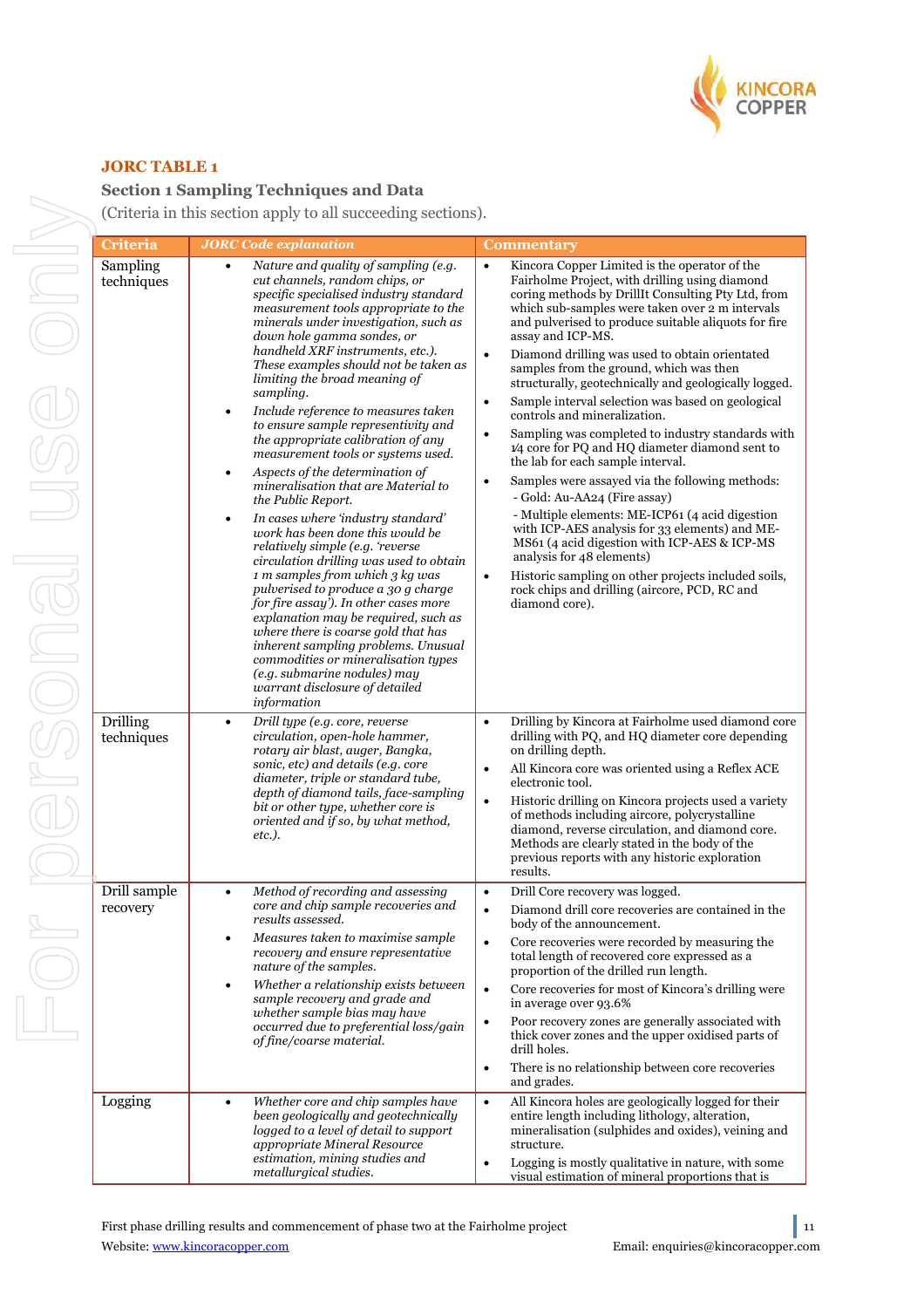

|                                                                                | Whether logging is qualitative or<br>$\bullet$<br>quantitative in nature. Core (or<br>costean, channel, etc.) photography.<br>The total length and percentage of the<br>٠<br>relevant intersections logged.                                                                                                                                                                                                                                                                                                                                                                                                                                                                                                                                                                     | semi-quantitative. Measurements are taken on<br>structures where core is orientated.<br>All core is photographed.<br>$\bullet$<br>Historic drilling was logged with logging mostly<br>$\bullet$<br>recorded on paper in reports lodged with the NSW<br>Department of Mines.                                                                                                                                                                                                                                                                                                                                                                                                                                                                                                                                               |
|--------------------------------------------------------------------------------|---------------------------------------------------------------------------------------------------------------------------------------------------------------------------------------------------------------------------------------------------------------------------------------------------------------------------------------------------------------------------------------------------------------------------------------------------------------------------------------------------------------------------------------------------------------------------------------------------------------------------------------------------------------------------------------------------------------------------------------------------------------------------------|---------------------------------------------------------------------------------------------------------------------------------------------------------------------------------------------------------------------------------------------------------------------------------------------------------------------------------------------------------------------------------------------------------------------------------------------------------------------------------------------------------------------------------------------------------------------------------------------------------------------------------------------------------------------------------------------------------------------------------------------------------------------------------------------------------------------------|
| $\overline{\text{Sub}}$<br>sampling<br>techniques<br>and sample<br>preparation | If core, whether cut or sawn and<br>$\bullet$<br>whether quarter, half or all core<br>taken.<br>If non-core, whether riffled, tube<br>$\bullet$<br>sampled, rotary split, etc. and<br>whether sampled wet or dry.<br>For all sample types, the nature,<br>$\bullet$<br>quality and appropriateness of the<br>sample preparation technique.<br>Quality control procedures adopted<br>$\bullet$<br>for all sub-sampling stages to<br>maximise representivity of samples.<br>Measures taken to ensure that the<br>$\bullet$<br>sampling is representative of the in<br>situ material collected, including for<br>instance results for field<br>duplicate/second-half sampling.<br>Whether sample sizes are appropriate<br>٠<br>to the grain size of the material being<br>sampled. | Once all geological information was extracted from<br>$\bullet$<br>the drill core, the sample intervals were cut with an<br>Almonte automatic core saw, bagged and delivered<br>to the laboratory.<br>This is an appropriate sampling technique for this<br>$\bullet$<br>style of mineralization and is the industry standard<br>for sampling of diamond drill core.<br>PQ and HQ sub-samples were quarter core.<br>$\bullet$<br>Sample sizes are considered appropriate for the<br>$\bullet$<br>disseminated, generally fine-grained nature of<br>mineralisation being sampled.<br>$\bullet$                                                                                                                                                                                                                             |
| Quality of<br>assay data<br>and<br>laboratory<br>tests                         | The nature, quality and<br>$\bullet$<br>appropriateness of the assaying and<br>laboratory procedures used and<br>whether the technique is considered<br>partial or total.<br>For geophysical tools, spectrometers,<br>$\bullet$<br>handheld XRF instruments, etc, the<br>parameters used in determining the<br>analysis including instrument make<br>and model, reading times,<br>calibrations factors applied and their<br>derivation, etc.<br>Nature of quality control procedures<br>$\bullet$<br>adopted (e.g. standards, blanks,<br>duplicates, external laboratory<br>checks) and whether acceptable levels<br>of accuracy (ie lack of bias) and<br>precision have been established.                                                                                      | Gold was determined by fire assay and a suite of<br>$\bullet$<br>other elements including Cu and Mo by 4-acid<br>digest with ICP-AES finish at ALS laboratories in<br>Orange and Brisbane.<br>Techniques are considered total for all elements.<br>$\bullet$<br>For all holes every 20th sample was either a<br>$\bullet$<br>commercially supplied pulp standard or pulp blank.<br>Results for blanks and standards are checked upon<br>$\bullet$<br>receipt of assay certificates. All standards have<br>reported within certified limits of accuracy and<br>precision.<br>Historic assays on other projects were mostly gold<br>$\bullet$<br>by fire assay and other elements by ICP.                                                                                                                                   |
| Verification<br>of sampling<br>and assaying                                    | The verification of significant<br>$\bullet$<br>intersections by either independent or<br>alternative company personnel.<br>The use of twinned holes.<br>$\bullet$<br>Documentation of primary data, data<br>$\bullet$<br>entry procedures, data verification,<br>data storage (physical and electronic)<br>protocols.<br>Discuss any adjustment to assay data.<br>٠                                                                                                                                                                                                                                                                                                                                                                                                            | Significant intercepts were calculated by Kincora's<br>$\bullet$<br>geological staff.<br>No twinned holes have been completed.<br>$\bullet$<br>The intercepts have not been verified by<br>$\bullet$<br>independent personal.<br>Logging data is captured digitally on electronic<br>$\bullet$<br>logging tablets and sampling data is captured on<br>paper logs and transcribed to an electronic format<br>into a relational database maintained at Kincora's<br>Mongolian office. Transcribed data is verified by the<br>logging geologist.<br>Assay data is received from the laboratory in<br>$\bullet$<br>electronic format and uploaded to the master<br>database.<br>No adjustments to assay data have been made.<br>$\bullet$<br>Outstanding assays are outlined in the body of the<br>$\bullet$<br>announcement. |
| Location of<br>data points                                                     | Accuracy and quality of surveys used<br>$\bullet$<br>to locate drill holes (collar and down-<br>hole surveys), trenches, mine<br>workings and other locations used in<br>Mineral Resource estimation.                                                                                                                                                                                                                                                                                                                                                                                                                                                                                                                                                                           | Collar positions are set up using a hand-held GPS<br>$\bullet$<br>and later picked up with a DGPS to less than 10cm<br>horizontal and vertical accuracy.<br>$\bullet$<br>Drillholes are surveyed downhole every 30m using<br>an electronic multi-shot magnetic instrument.                                                                                                                                                                                                                                                                                                                                                                                                                                                                                                                                                |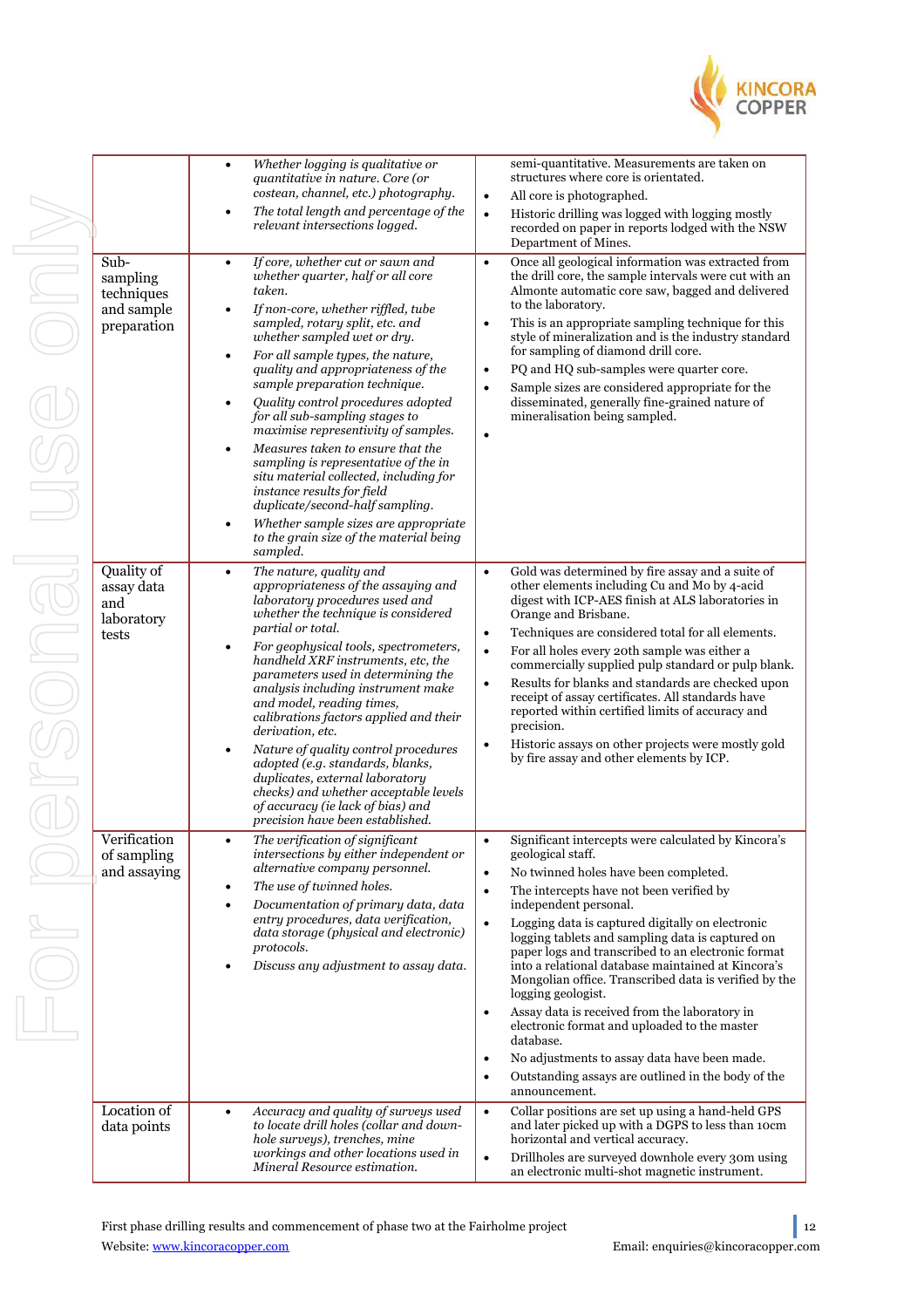

|                     | Data spacing                                         |  |
|---------------------|------------------------------------------------------|--|
|                     | and<br>distribution                                  |  |
|                     | Orientation                                          |  |
|                     | of data in<br>relation to<br>geological<br>structure |  |
|                     | Sample<br>security                                   |  |
|                     | Audits or<br>reviews                                 |  |
|                     |                                                      |  |
| $\sim$<br>$\subset$ |                                                      |  |
|                     |                                                      |  |

| Data spacing<br>Kincora drilling at Fairholme is at an early stage,<br>Data spacing for reporting of<br>$\bullet$<br>$\bullet$<br><b>Exploration Results.</b><br>with drill holes stepping out from previous<br>and<br>mineralisation intercepts at various distances.<br>distribution<br>Whether the data spacing and<br>$\bullet$<br>distribution is sufficient to establish<br>Data spacing at this stage is insufficient to establish<br>$\bullet$<br>the degree of geological and grade<br>the continuity required for a Mineral Resource<br>continuity appropriate for the<br>estimate.<br>Mineral Resource and Ore Reserve<br>No sample compositing was applied to Kincora<br>$\bullet$<br>estimation procedure(s) and<br>drilling.<br>classifications applied.<br>Historic drilling on Fairholme and other projects<br>$\bullet$<br>Whether sample compositing has<br>٠<br>was completed at various drill hole spacings and no<br>been applied.<br>other projects have spacing sufficient to establish a<br>mineral resource.<br>Orientation<br>Whether the orientation of sampling<br>The orientation of Kincora drilling at Fairholme has<br>$\bullet$<br>$\bullet$<br>achieves unbiased sampling of<br>changed as new information on the orientation of<br>of data in<br>possible structures and the extent to<br>mineralisation and structures has become available.<br>relation to<br>which this is known, considering the<br>The angled drill holes were directed as best possible<br>geological<br>$\bullet$<br>deposit type.<br>across the known lithological and interpreted<br>structure<br>If the relationship between the<br>mineralised structures.<br>$\bullet$<br>drilling orientation and the<br>There does not appear to be a sampling bias<br>$\bullet$<br>orientation of key mineralised<br>introduced by hole orientation in that drilling not<br>structures is considered to have<br>parallel to mineralised structures.<br>introduced a sampling bias, this<br>should be assessed and reported if<br>material.<br>Sample<br>Kincora staff or their contractors oversaw all stages<br>The measures taken to ensure sample<br>$\bullet$<br>٠<br>of drill core sampling. Bagged samples were placed<br>security.<br>security<br>inside polyweave sacks that were zip-tied, stored in<br>a locked container and then transported to the<br>laboratory by Kincora field personnel.<br>Audits or<br>The results of any audits or reviews of<br>$\bullet$<br>Mining Associates has completed an review of<br>$\bullet$<br>sampling techniques and procedures dated January<br>sampling techniques and data.<br>reviews<br>31st, 2021, as outlined in the Independent Technical<br>Report included in the ASX listing prospectus,<br>which is available at:<br>https://www.kincoracopper.com/investors/asx-<br>prospectus | Specification of the grid system used.<br>٠<br>Quality and adequacy of topographic<br>control. | Due to the presence of magnetite in some alteration<br>$\bullet$<br>zones, azimuth readings are occasionally unreliable<br>and magnetic intensity data from the survey tool is<br>used to identify these readings and flag them as<br>such in the database.<br>Grid system used is the Map Grid of Australia Zone<br>$\bullet$<br>55, GDA 94 datum.<br>Topography in the area of Fairholme is near-flat<br>$\bullet$<br>and drill collar elevations provide adequate control |
|-------------------------------------------------------------------------------------------------------------------------------------------------------------------------------------------------------------------------------------------------------------------------------------------------------------------------------------------------------------------------------------------------------------------------------------------------------------------------------------------------------------------------------------------------------------------------------------------------------------------------------------------------------------------------------------------------------------------------------------------------------------------------------------------------------------------------------------------------------------------------------------------------------------------------------------------------------------------------------------------------------------------------------------------------------------------------------------------------------------------------------------------------------------------------------------------------------------------------------------------------------------------------------------------------------------------------------------------------------------------------------------------------------------------------------------------------------------------------------------------------------------------------------------------------------------------------------------------------------------------------------------------------------------------------------------------------------------------------------------------------------------------------------------------------------------------------------------------------------------------------------------------------------------------------------------------------------------------------------------------------------------------------------------------------------------------------------------------------------------------------------------------------------------------------------------------------------------------------------------------------------------------------------------------------------------------------------------------------------------------------------------------------------------------------------------------------------------------------------------------------------------------------------------------------------------------------------------------------------------------------------------------------------------------------------------------------------------------------------------------------------------------------------------------------------------------------------------------------|------------------------------------------------------------------------------------------------|------------------------------------------------------------------------------------------------------------------------------------------------------------------------------------------------------------------------------------------------------------------------------------------------------------------------------------------------------------------------------------------------------------------------------------------------------------------------------|
|                                                                                                                                                                                                                                                                                                                                                                                                                                                                                                                                                                                                                                                                                                                                                                                                                                                                                                                                                                                                                                                                                                                                                                                                                                                                                                                                                                                                                                                                                                                                                                                                                                                                                                                                                                                                                                                                                                                                                                                                                                                                                                                                                                                                                                                                                                                                                                                                                                                                                                                                                                                                                                                                                                                                                                                                                                                 |                                                                                                |                                                                                                                                                                                                                                                                                                                                                                                                                                                                              |
|                                                                                                                                                                                                                                                                                                                                                                                                                                                                                                                                                                                                                                                                                                                                                                                                                                                                                                                                                                                                                                                                                                                                                                                                                                                                                                                                                                                                                                                                                                                                                                                                                                                                                                                                                                                                                                                                                                                                                                                                                                                                                                                                                                                                                                                                                                                                                                                                                                                                                                                                                                                                                                                                                                                                                                                                                                                 |                                                                                                |                                                                                                                                                                                                                                                                                                                                                                                                                                                                              |
|                                                                                                                                                                                                                                                                                                                                                                                                                                                                                                                                                                                                                                                                                                                                                                                                                                                                                                                                                                                                                                                                                                                                                                                                                                                                                                                                                                                                                                                                                                                                                                                                                                                                                                                                                                                                                                                                                                                                                                                                                                                                                                                                                                                                                                                                                                                                                                                                                                                                                                                                                                                                                                                                                                                                                                                                                                                 |                                                                                                |                                                                                                                                                                                                                                                                                                                                                                                                                                                                              |
|                                                                                                                                                                                                                                                                                                                                                                                                                                                                                                                                                                                                                                                                                                                                                                                                                                                                                                                                                                                                                                                                                                                                                                                                                                                                                                                                                                                                                                                                                                                                                                                                                                                                                                                                                                                                                                                                                                                                                                                                                                                                                                                                                                                                                                                                                                                                                                                                                                                                                                                                                                                                                                                                                                                                                                                                                                                 |                                                                                                |                                                                                                                                                                                                                                                                                                                                                                                                                                                                              |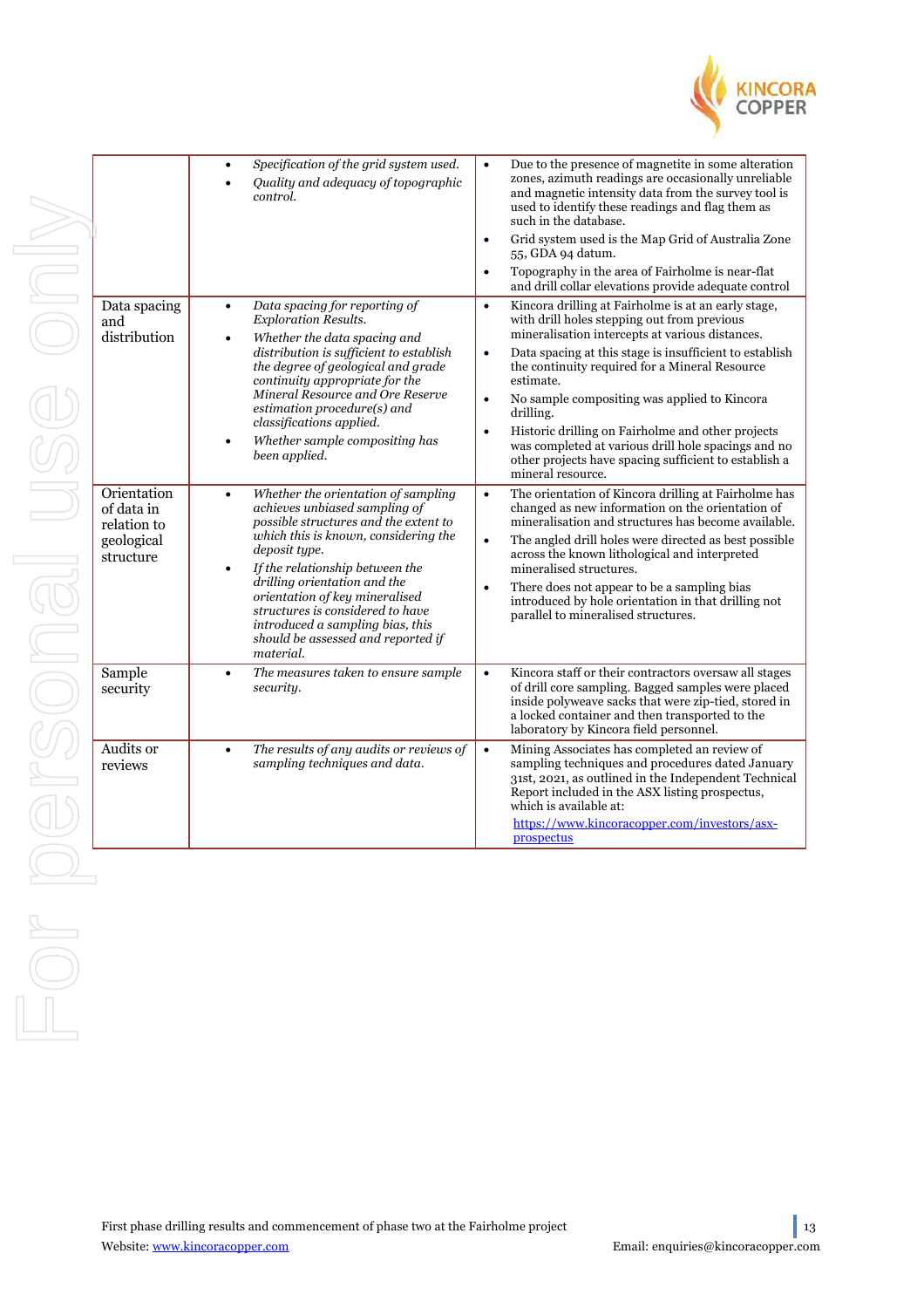

## **Section 2 Reporting of Exploration Results**

For personal use only For personal use onl

(Criteria listed in the preceding section also apply to this section.)

| Criteria                                            | <b>JORC</b> Code explanation                                                                                                                                                                                                                                                                                                                                                                                                                                                                                                                                                                                                | <b>Commentary</b>                                                                                                                                                                                                                                                                                                                                                                                                                                                                                                                                                                                                                                                                                                                                                                                                                                                                                                                                                                                                  |
|-----------------------------------------------------|-----------------------------------------------------------------------------------------------------------------------------------------------------------------------------------------------------------------------------------------------------------------------------------------------------------------------------------------------------------------------------------------------------------------------------------------------------------------------------------------------------------------------------------------------------------------------------------------------------------------------------|--------------------------------------------------------------------------------------------------------------------------------------------------------------------------------------------------------------------------------------------------------------------------------------------------------------------------------------------------------------------------------------------------------------------------------------------------------------------------------------------------------------------------------------------------------------------------------------------------------------------------------------------------------------------------------------------------------------------------------------------------------------------------------------------------------------------------------------------------------------------------------------------------------------------------------------------------------------------------------------------------------------------|
| Mineral<br>tenement<br>and land<br>tenure<br>status | Type, reference name/number, location<br>and ownership including agreements<br>or material issues with third parties<br>such as joint ventures, partnerships,<br>overriding royalties, native title<br>interests, historical sites, wilderness or<br>national park and environmental<br>settings.<br>The security of the tenure held at the<br>$\bullet$<br>time of reporting along with any<br>known impediments to obtaining a<br>licence to operate in the area.                                                                                                                                                         | Kincora holds three exploration licences in NSW<br>$\bullet$<br>and rights to a further six exploration licences<br>through an agreement with RareX Limited<br>(RareX, formerly known as Clancy Exploration).<br>EL8222 (Trundle), EL6552 (Fairholme), EL6915<br>$\bullet$<br>(Fairholme Manna), EL8502 (Jemalong), EL6661<br>(Cundumbul) and EL7748 (Condobolin) are in a<br>JV with RareX where Kincora has a 65% interest<br>in the respective 6 licenses and is the operator<br>/sole funder of all further exploration until a<br>positive scoping study or preliminary economic<br>assessment ("PEA") on a project by project basis.<br>Upon completion of PEA, a joint venture will be<br>formed with standard funding/dilution and right<br>of first refusal on transfers.<br>EL8960 (Nevertire), EL8929 (Nyngan)<br>and<br>٠<br>EL9320 (Mulla) are wholly owned by Kincora.<br>All licences are in good standing and there are no<br>$\bullet$<br>known impediments to obtaining a licence to<br>operate. |
| Exploration<br>done by<br>other parties             | Acknowledgment and appraisal of<br>$\bullet$<br>exploration by other parties.                                                                                                                                                                                                                                                                                                                                                                                                                                                                                                                                               | All Kincora projects have had previous exploration<br>$\bullet$<br>work undertaken.<br>The review and verification process for the<br>information disclosed herein and of other parties<br>for the Trundle project has included the receipt of<br>all material exploration data, results and sampling<br>procedures of previous operators and review of<br>such information by Kincora's geological staff<br>using standard verification procedures. Further<br>details of exploration efforts and data of other<br>parties are providing in the March 1st, 2021,<br>Independent Technical Report included in the<br>ASX listing prospectus, which is available at:<br>https://www.kincoracopper.com/investors/asx-<br>prospectus                                                                                                                                                                                                                                                                                  |
| Geology                                             | Deposit type, geological setting and<br>$\bullet$<br>style of mineralisation.                                                                                                                                                                                                                                                                                                                                                                                                                                                                                                                                               | All projects ex EL7748 (Condobolin) are within the<br>$\bullet$<br>Macquarie Arc, part of the Lachlan Orogen.<br>Rocks<br>comprise<br>successions<br>of volcano-<br>$\bullet$<br>sedimentary rocks of Ordovician age intruded by<br>suites of subduction arc-related intermediate to<br>felsic intrusions of late Ordovician to early Silurian<br>age.<br>Kincora is exploring for porphyry-style copper and<br>$\bullet$<br>gold mineralisation, copper-gold skarn plus<br>related high sulphidation and epithermal gold<br>systems.                                                                                                                                                                                                                                                                                                                                                                                                                                                                              |
| Drill hole<br>Information                           | A summary of all information material<br>٠<br>to the understanding of the exploration<br>results including a tabulation of the<br>following information for all Material<br>drill holes:<br>easting and northing of the drill hole<br>$\bullet$<br>collar<br>elevation or RL (Reduced Level -<br>elevation above sea level in metres) of<br>the drill hole collar<br>dip and azimuth of the hole<br>down hole length and interception<br>depth<br>hole length.<br>If the exclusion of this information is<br>justified on the basis that the<br>information is not Material and this<br>exclusion does not detract from the | Detailed information on Kincora's drilling at<br>$\bullet$<br>Fairholme is given in the body of the report.                                                                                                                                                                                                                                                                                                                                                                                                                                                                                                                                                                                                                                                                                                                                                                                                                                                                                                        |